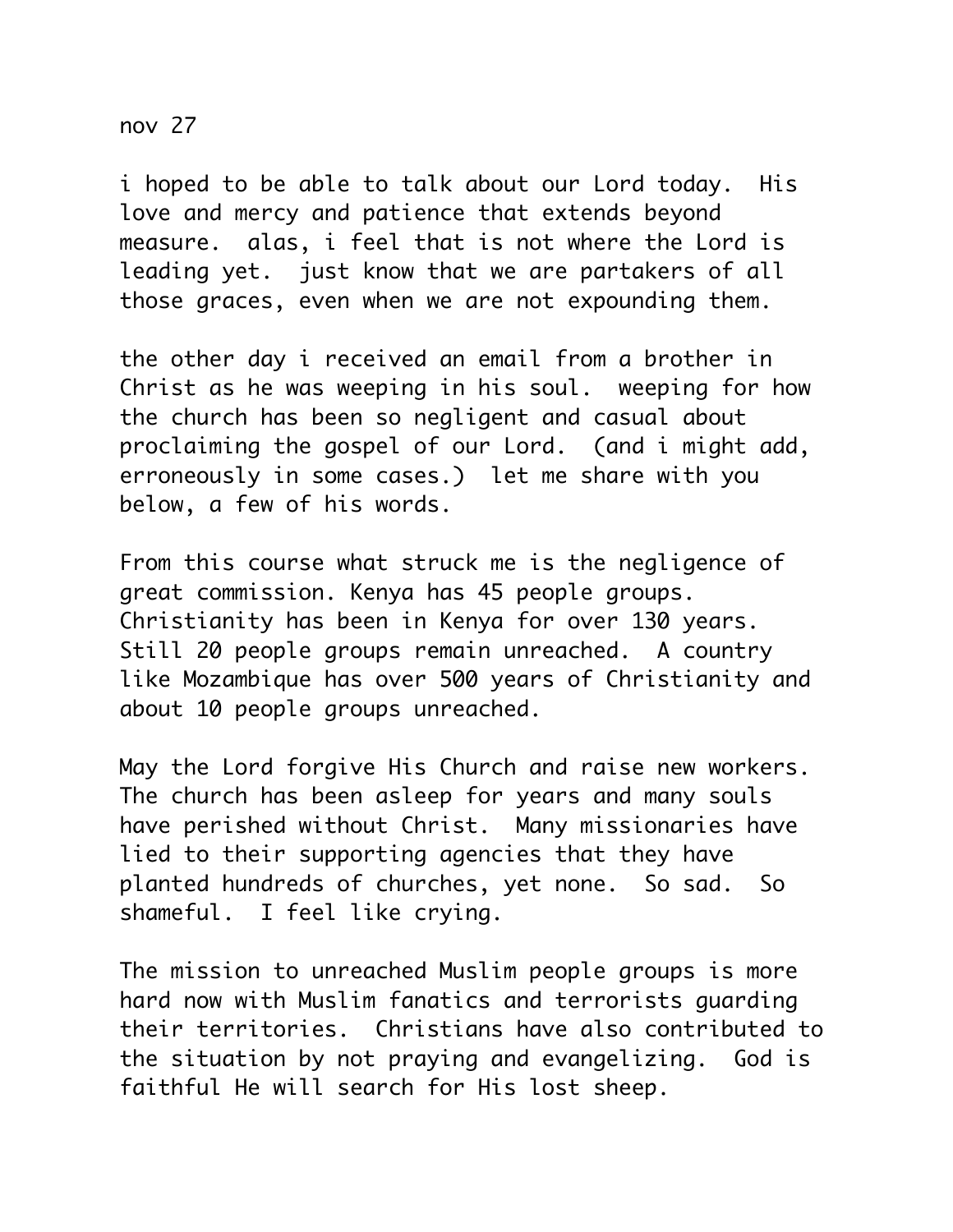i couldn't agree with him more. he has such a heart for those who are suffering, yes, and even dying without knowing there is one who loves them without limits ... so much that He and even died for them. what does that speak about the body of Christ? God, please forgive us and "wake us up".

here was part of my response to him. i most hardily agree with you that the church has been asleep and lax in their mission. may God forget us for the souls that might have been reached and ignite in each, a boldness and fervor. one where they will know jeremiah's experience: "but His word was in mine heart as a burning fire shut up in my bones, and i was weary with forbearing, and i could not stay." jer 20:9 and yes, to love not their lives even unto death.

we have partnered with this brother since 2009. one of his main concerns was that his family be taken care of as he did mission work in kenya and nearby ethiopia. we purchased land and built them a home, along with some support and equipment for mission trips. he also administers the small monthly feeding program we do for the indigent.

i remember one of his emails when he was discussing the poor and distressed. "I remember very well in my childhood, our mud hut leaking rain and we cover ourselves with animal skin to avoid getting wet." he has a very lovely wife who has really been his helpmate in this walk. you may read a little of his story on our website, though his family has grown since then.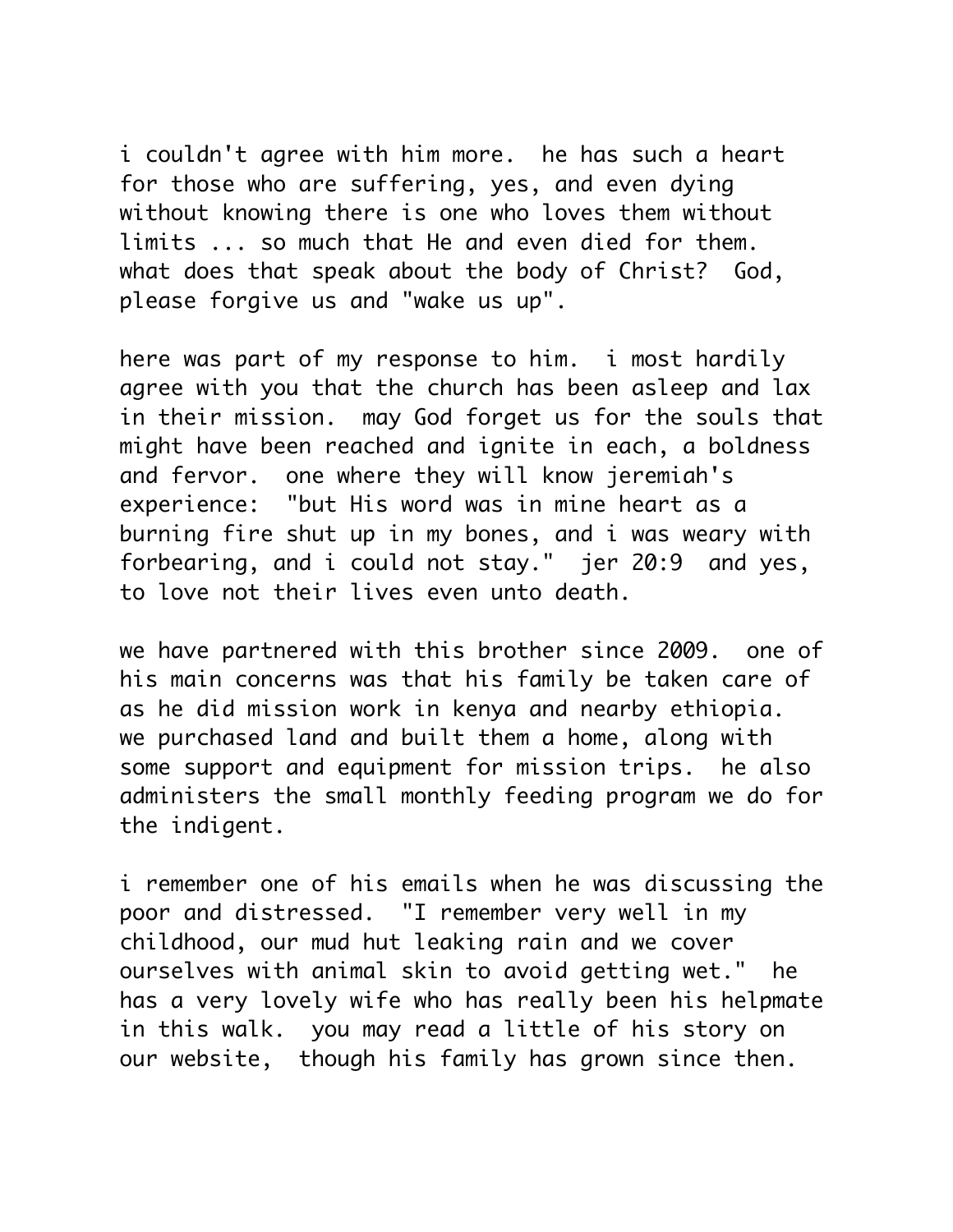there are so many like him out there, enduring hardships and reaching people we could never reach. we praise God for the laborers in His harvest. indeed the harvest is ripe and must be gathered in before winter descends. this is only one man's story.

i didn't know i was going to include the following in this email. i have never asked for money. perhaps we supported these several missions out of a desire to kind of "make them our own". (keeping the stars for own crown.) i'm sure God will deal with me about that.

let me tell you about a precious brother in india. for years he has worked and built an ever growing ministry. he takes none of the donations for himself. (even though the word says a workman is worth of his hire.) he instead has had a family member help in his support. the recent pandemic has affected them and they are now no longer able to help.

his request is: "i'm looking monthly \$800 (there food, children education, electricity bills, fuel, mobile phone or other data etc.)" we would certainly not expect anyone to fund the whole amount. if you feel led and would like to contribute towards this need, any amount would be appreciated. (you can earn your own stars for your crown.)

if anyone is interested in helping at all, i can give you their website to check out and an email address to reach him with any questions. just write to me and ask for the information.

now that i've got that off my mind. we all know that